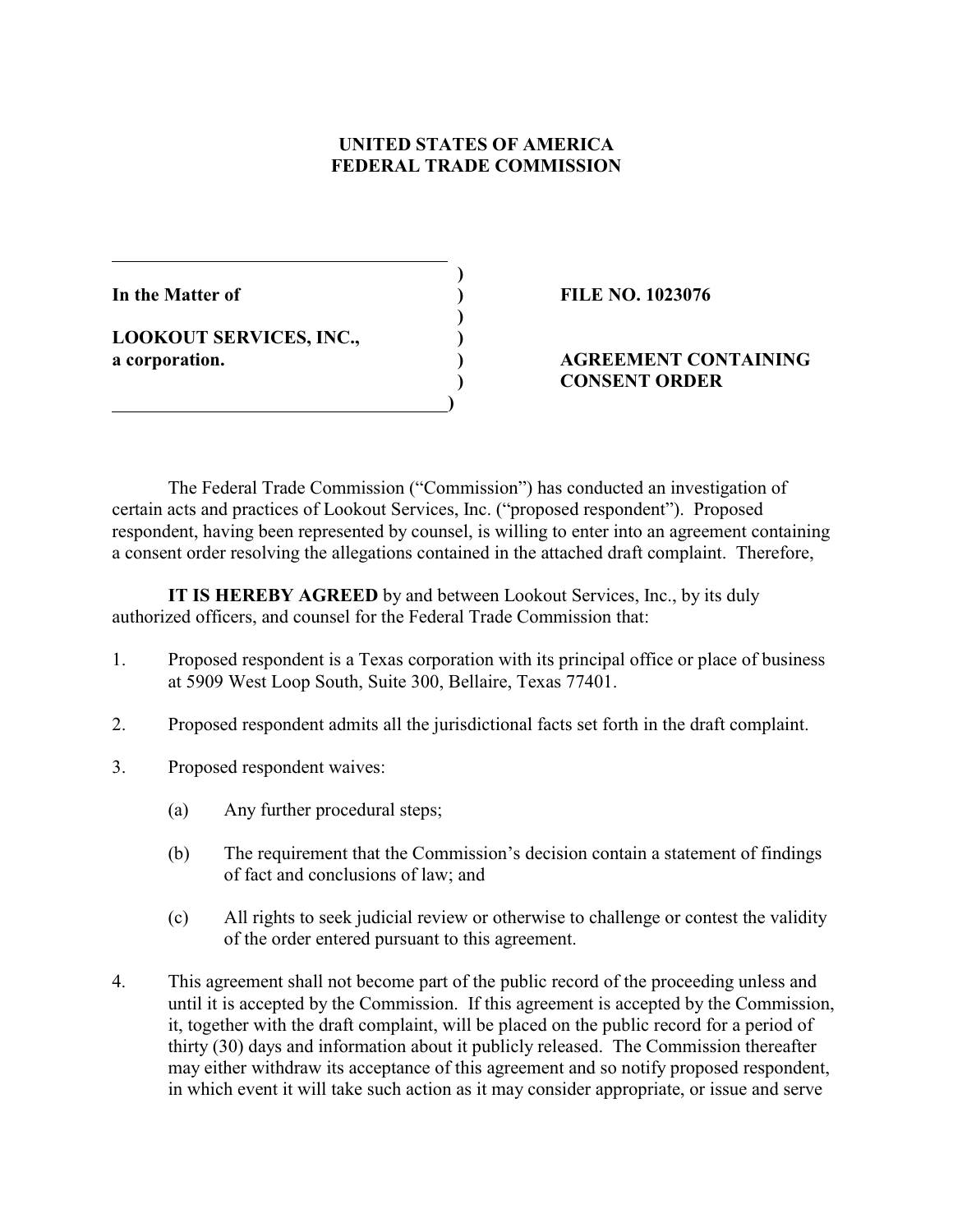its complaint (in such form as the circumstances may require) and decision in disposition of the proceeding.

- 5. This agreement is for settlement purposes only and does not constitute an admission by proposed respondent that the law has been violated as alleged in the draft complaint, or that the facts as alleged in the draft complaint, other than the jurisdictional facts, are true.
- 6. This agreement contemplates that, if it is accepted by the Commission, and if such acceptance is not subsequently withdrawn by the Commission pursuant to the provisions of Section 2.34 of the Commission's Rules, the Commission may, without further notice to proposed respondent: (1) issue its complaint corresponding in form and substance with the attached draft complaint and its decision containing the following order in disposition of the proceeding, and (2) make information about it public. When so entered, the order shall have the same force and effect and may be altered, modified, or set aside in the same manner and within the same time provided by statute for other orders. The order shall become final upon service. Delivery of the complaint and the decision and order to proposed respondent's address as stated in this agreement by any means specified in Section 4.4(a) of the Commission's Rules shall constitute service. Proposed respondent waives any right it may have to any other manner of service. The complaint may be used in construing the terms of the order. No agreement, understanding, representation, or interpretation not contained in the order or the agreement may be used to vary or contradict the terms of the order.
- 7. Proposed respondent has read the draft complaint and consent order. It understands that it may be liable for civil penalties in the amount provided by law and other appropriate relief for each violation of the order after it becomes final.

#### **ORDER**

### **DEFINITIONS**

For purposes of this order, the following definitions shall apply:

- 1. Unless otherwise specified, "respondent" shall mean Lookout Services, Inc, its subsidiaries, divisions, affiliates, successors and assigns.
- 2. "Personal information" shall mean individually identifiable information from or about an individual consumer including, but not limited to: (a) a first and last name; (b) a home or other physical address, including street name and name of city or town; (c) an email address or other online contact information, such as an instant messaging user identifier or a screen name; (d) a telephone number; (e) a Social Security number; (f) a driver's license number or other government-issued identification number; (g) a bank account, debit card, or credit card account number; (h) a persistent identifier, such as a customer number held in a "cookie" or processor serial number, that is combined with other available data that identifies an individual consumer; (i) a biometric record; or (j) any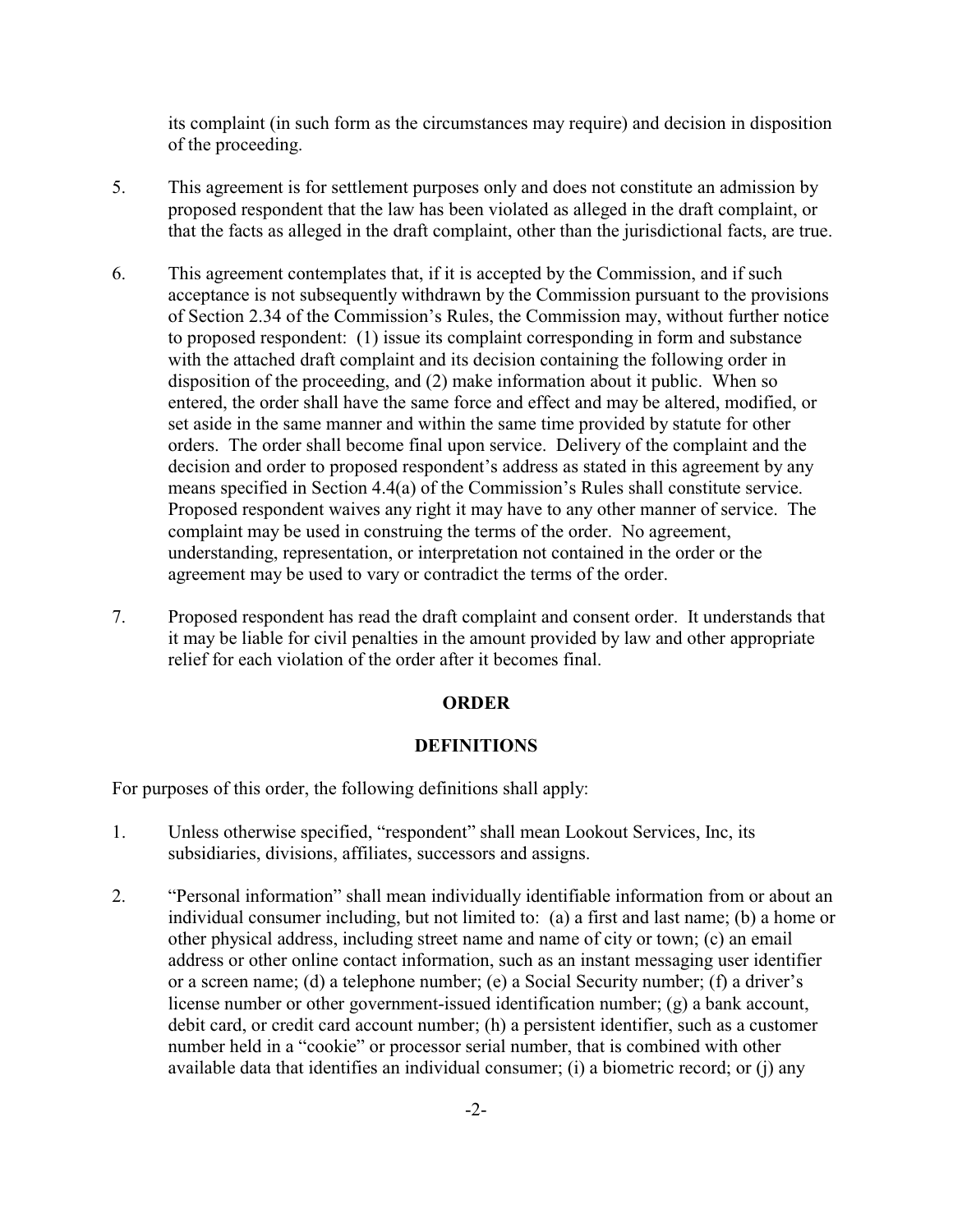information that is combined with any of (a) through (i) above. For the purpose of this provision, a "consumer" shall mean any person, including, but not limited to, any user of respondent's services; any employee of respondent, or any individual seeking to become an employee, where "employee" shall mean an agent, servant, salesperson, associate, independent contractor, or other person directly or indirectly under the control of respondent.

3. "Commerce" shall mean as defined in Section 4 of the Federal Trade Commission Act, 15 U.S.C. § 44.

## **I.**

**IT IS ORDERED** that respondent, directly or through any corporation, subsidiary, division, website, or other device, shall not misrepresent in any manner, expressly or by implication, the extent to which it maintains and protects the privacy, confidentiality, security, or integrity of personal information collected from or about consumers.

### **II.**

**IT IS FURTHER ORDERED** that respondent and its officers, agents, representatives, and employees, directly or through any corporation, subsidiary, division, website, or other device, shall, no later than the date of service of this order, establish and implement, and thereafter maintain, a comprehensive information security program that is reasonably designed to protect the security, confidentiality, and integrity of personal information collected from or about consumers. Such program, the content and implementation of which must be fully documented in writing, shall contain administrative, technical, and physical safeguards appropriate to respondent's size and complexity, the nature and scope of respondent's activities, and the sensitivity of the personal information collected from or about consumers, including:

A. the designation of an employee or employees to coordinate and be accountable for the information security program.

B. the identification of material internal and external risks to the security, confidentiality, and integrity of personal information that could result in the unauthorized disclosure, misuse, loss, alteration, destruction, or other compromise of such information, and assessment of the sufficiency of any safeguards in place to control these risks. At a minimum, this risk assessment should include consideration of risks in each area of relevant operation, including, but not limited to: (1) employee training and management; (2) information systems, including network and software design, information processing, storage, transmission, and disposal; and (3) prevention, detection, and response to attacks, intrusions, or other systems failures.

C. the design and implementation of reasonable safeguards to control the risks identified through risk assessment, and regular testing or monitoring of the effectiveness of the safeguards' key controls, systems, and procedures.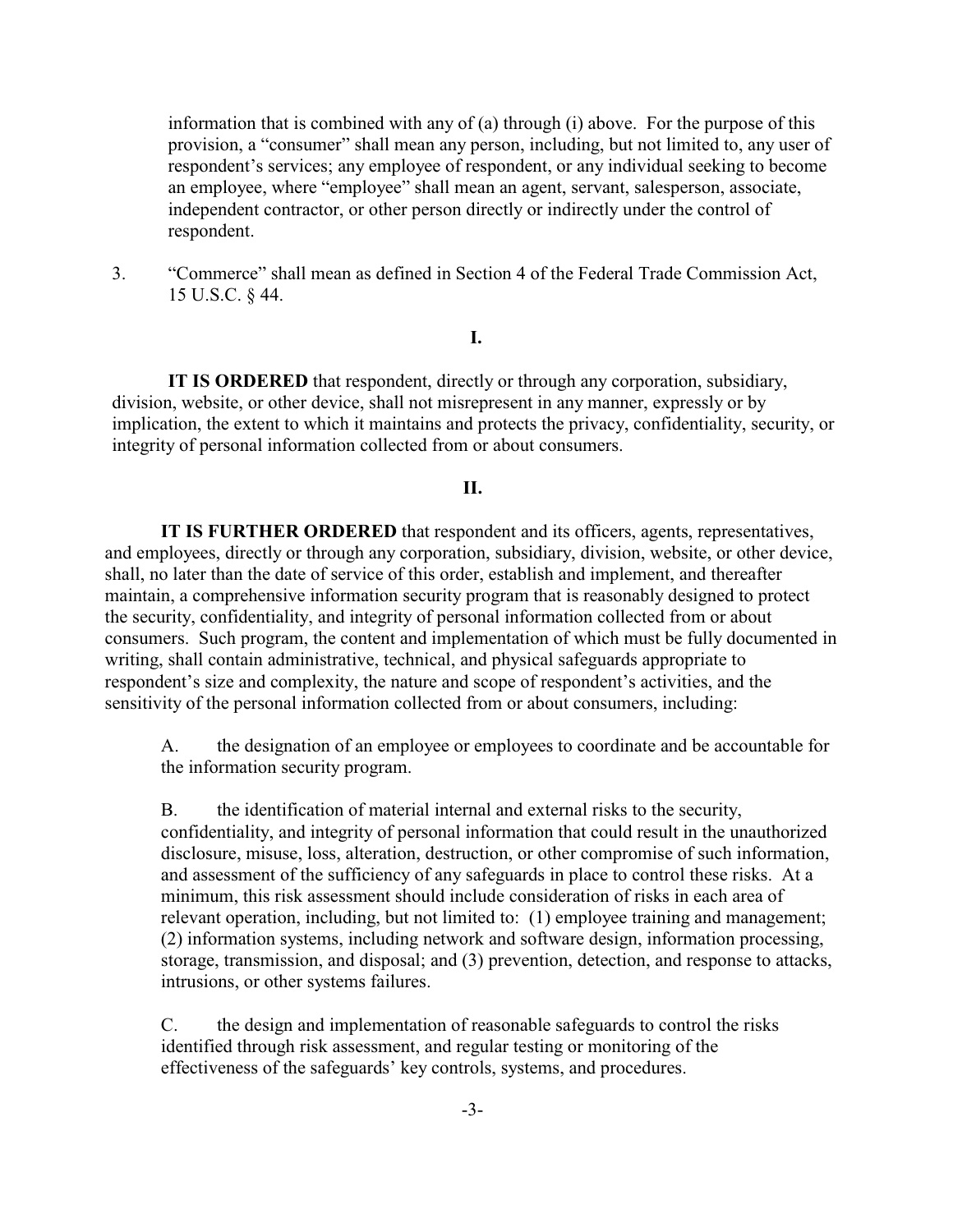D. the development and use of reasonable steps to select and retain service providers capable of appropriately safeguarding personal information they receive from respondent, and requiring service providers by contract to implement and maintain appropriate safeguards.

E. the evaluation and adjustment of respondent's information security program in light of the results of the testing and monitoring required by subpart C, any material changes to respondent's operations or business arrangements, or any other circumstances that respondent knows or has reason to know may have a material impact on the effectiveness of the information security program.

### **III.**

**IT IS FURTHER ORDERED** that, in connection with its compliance with Part II of this order, respondent shall obtain initial and biennial assessments and reports ("Assessments") from a qualified, objective, independent third-party professional, who uses procedures and standards generally accepted in the profession. Professionals qualified to prepare such assessments shall be: a person qualified as a Certified Information System Security Professional (CISSP) or as a Certified Information Systems Auditor (CISA); a person holding Global Information Assurance Certification (GIAC) from the SysAdmin, Audit, Network, Security (SANS) Institute; or a qualified person or organization approved by the Associate Director for Enforcement, Bureau of Consumer Protection, Federal Trade Commission, Washington, D.C. 20580. The reporting period for the Assessments shall cover: (1) the first one hundred and eighty (180) days after service of the order for the initial Assessment, and (2) each two (2) year period thereafter for twenty (20) years after service of the order for the biennial Assessments. Each Assessment shall:

- A. set forth the specific administrative, technical, and physical safeguards that respondent has implemented and maintained during the reporting period;
- B. explain how such safeguards are appropriate to respondent's size and complexity, the nature and scope of respondent's activities, and the sensitivity of the personal information collected from or about consumers;
- C. explain how the safeguards that have been implemented meet or exceed the protections required by Part II of this order; and
- D. certify that respondent's security program is operating with sufficient effectiveness to provide reasonable assurance that the security, confidentiality, and integrity of personal information is protected and has so operated throughout the reporting period.

Each Assessment shall be prepared and completed within sixty (60) days after the end of the reporting period to which the Assessment applies. Respondent shall provide the initial Assessment to the Associate Director for Enforcement, Bureau of Consumer Protection, Federal Trade Commission, Washington, D.C. 20580, within ten (10) days after the Assessment has been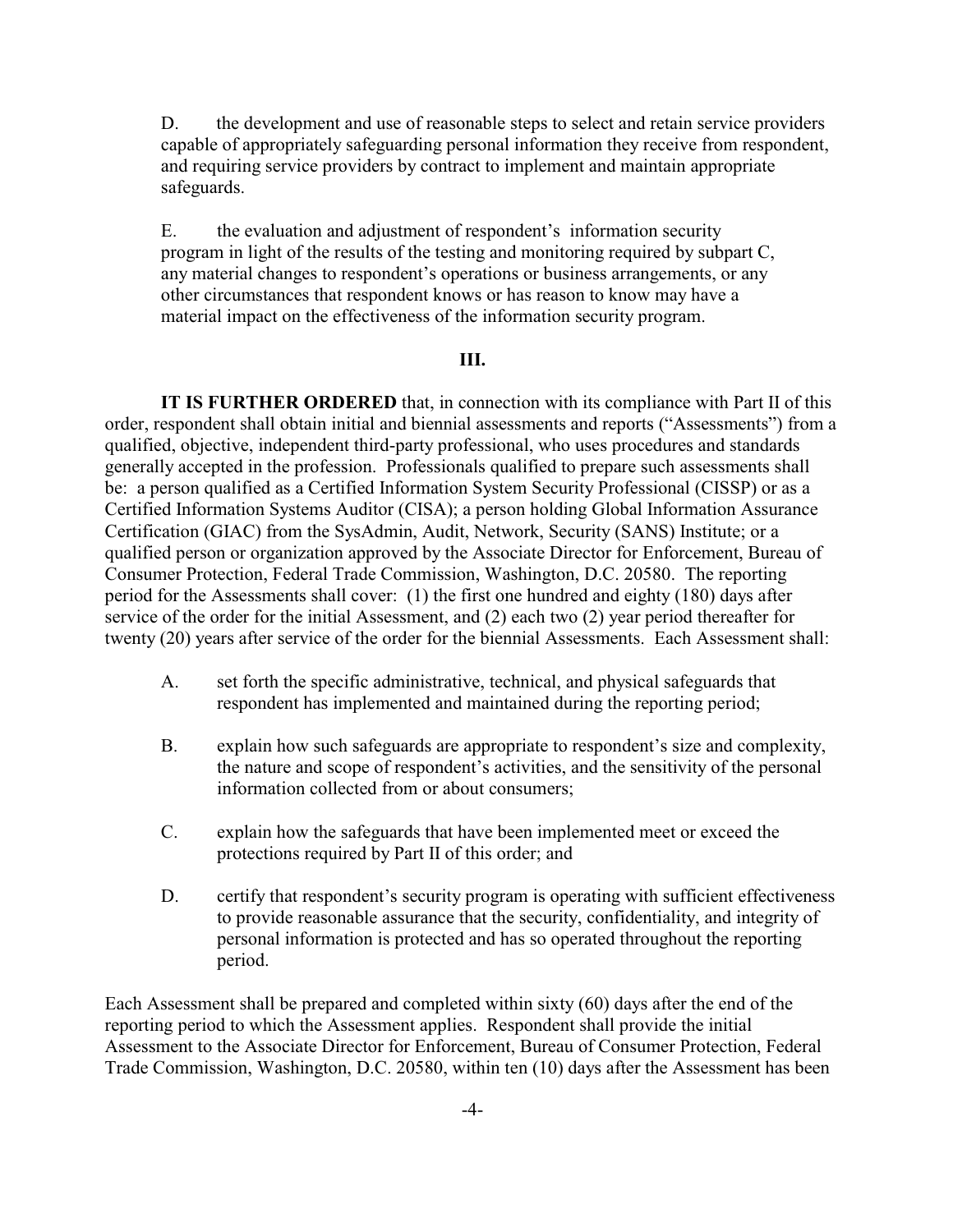completed. All subsequent biennial Assessments shall be retained by respondent until the order is terminated and provided to the Associate Director for Enforcement within ten (10) days of request. Unless otherwise directed by a representative of the Commission, the initial Assessment, and any subsequent Assessments requested, shall be sent by overnight courier (not the U.S. Postal Service) to the Associate Director of Enforcement, Bureau of Consumer Protection, Federal Trade Commission, 600 Pennsylvania Avenue NW, Washington, D.C. 20580, with the subject line *In the matter of Lookout Services, Inc.*, FTC File No.1023076. Provided, however, that in lieu of overnight courier, notices may be sent by first-class mail, but only if an electronic version of any such notice is contemporaneously sent to the Commission at [Debrief@ftc.gov.](mailto:Debrief@ftc.gov.)

#### **IV.**

**IT IS FURTHER ORDERED** that respondent shall maintain and, upon request, make available to the Federal Trade Commission for inspection and copying:

- A. for a period of three (3) years after the date of preparation of each Assessment required under Part III of this order, all materials relied upon to prepare the Assessment, whether prepared by or on behalf of respondent, including but not limited to, all plans, reports, studies, reviews, audits, audit trails, policies, training materials, and assessments, and any other materials relating to respondent's compliance with Parts II and III of this order, for the compliance period covered by such Assessment;
- B. unless covered by IV.A, for a period of five (5) years from the date of preparation or dissemination, whichever is later, a print or electronic copy of each document relating to compliance with this order, including but not limited to:
	- 1. all advertisements and promotional materials containing any representations covered by this order, with all materials used or relied upon in making or disseminating the representation; and
	- 2. any documents, whether prepared by or on behalf of respondent, that contradict, qualify, or call into question compliance with this order.

#### **V.**

**IT IS FURTHER ORDERED** that respondent shall deliver copies of the order as directed below:

A. Respondent must deliver a copy of this order to (1) all current and future principals, officers, directors, and managers, (2) all current and future employees, agents, and representatives having responsibilities relating to the subject matter of this order, and (3) any business entity resulting from any change in structure set forth in Part VI. Respondent shall deliver this order to such current personnel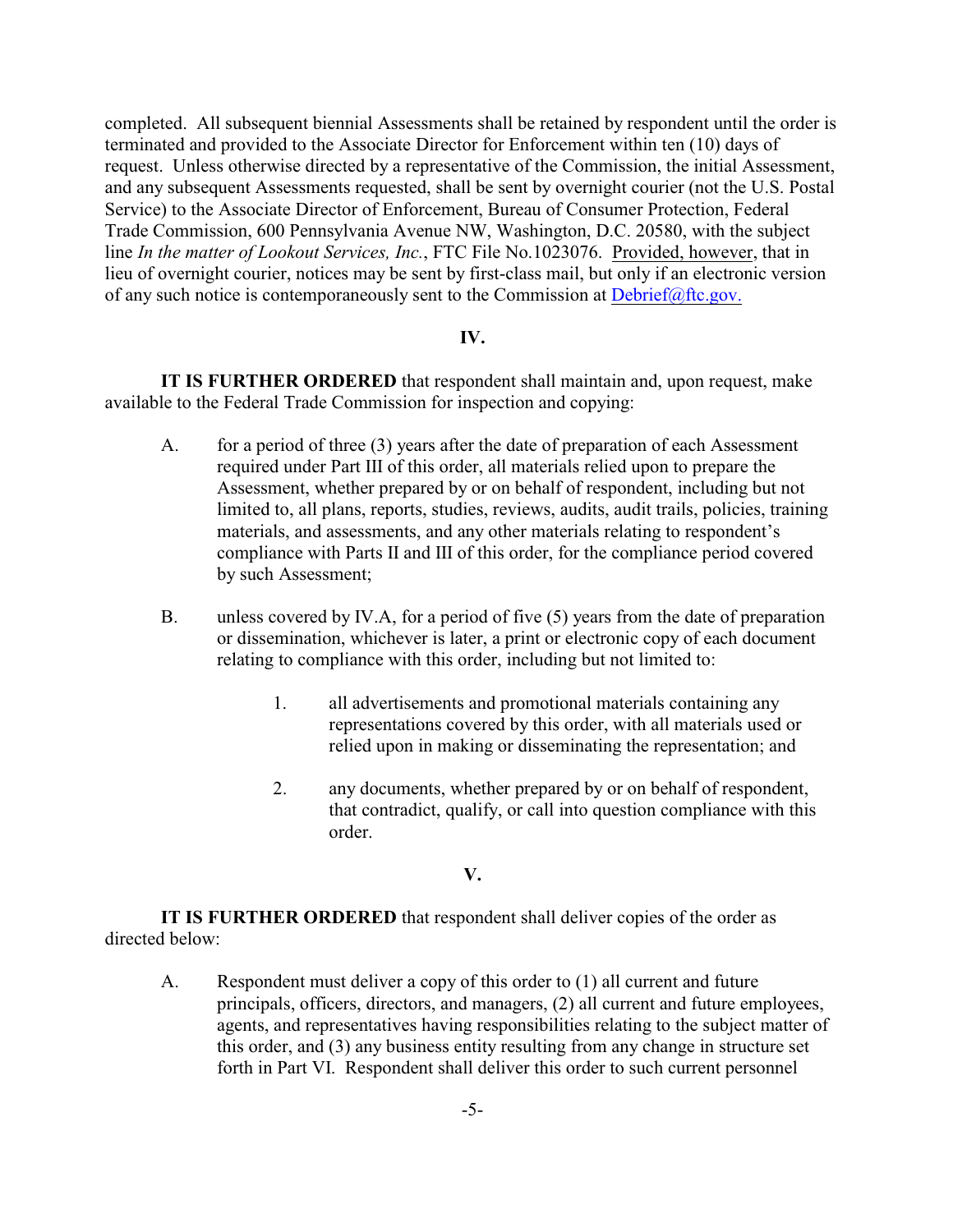within thirty (30) days after service of this order, and to such future personnel within thirty (30) days after the person assumes such position or responsibilities. For any business entity resulting from any change in structure set forth in Part VI, delivery shall be at least ten (10) days prior to the change in structure.

B. Respondent must secure a signed and dated statement acknowledging receipt of this order, within thirty (30) days of delivery, from all persons receiving a copy of the order pursuant to this section.

#### **VI.**

**IT IS FURTHER ORDERED** that respondent shall notify the Commission at least thirty (30) days prior to any change in respondent that may affect compliance obligations arising under this order, including, but not limited to, a dissolution, assignment, sale, merger, or other action that would result in the emergence of a successor company; the creation or dissolution of a subsidiary, parent, or affiliate that engages in any acts or practices subject to this order; the proposed filing of a bankruptcy petition; or a change in either corporate name or address. Provided, however, that, with respect to any proposed change in the corporation about which respondent learns less than thirty (30) days prior to the date such action is to take place, respondent shall notify the Commission as soon as is practicable after obtaining such knowledge. Unless otherwise directed by a representative of the Commission, all notices required by this Part shall be sent by overnight courier (not the U.S. Postal Service) to the Associate Director of Enforcement, Bureau of Consumer Protection, Federal Trade Commission, 600 Pennsylvania Avenue NW, Washington, D.C. 20580, with the subject line *In the matter of Lookout Services, Inc.*, FTC File No.1023076. Provided, however, that in lieu of overnight courier, notices may be sent by first-class mail, but only if an electronic version of any such notice is contemporaneously sent to the Commission at [Debrief@ftc.gov.](mailto:Debrief@ftc.gov.)

#### **VII.**

**IT IS FURTHER ORDERED** that respondent, within sixty (60) days after the date of service of this order, shall file with the Commission a true and accurate report, in writing, setting forth in detail the manner and form of its compliance with this order. Within ten (10) days of receipt of written notice from a representative of the Commission, it shall submit additional true and accurate written reports.

#### **VIII.**

This order will terminate twenty (20) years from the date of its issuance, or twenty (20) years from the most recent date that the United States or the Federal Trade Commission files a complaint (with or without an accompanying consent decree) in federal court alleging any violation of the order, whichever comes later; provided, however, that the filing of such a complaint will not affect the duration of:

A. Any Part in this order that terminates in less than twenty (20) years;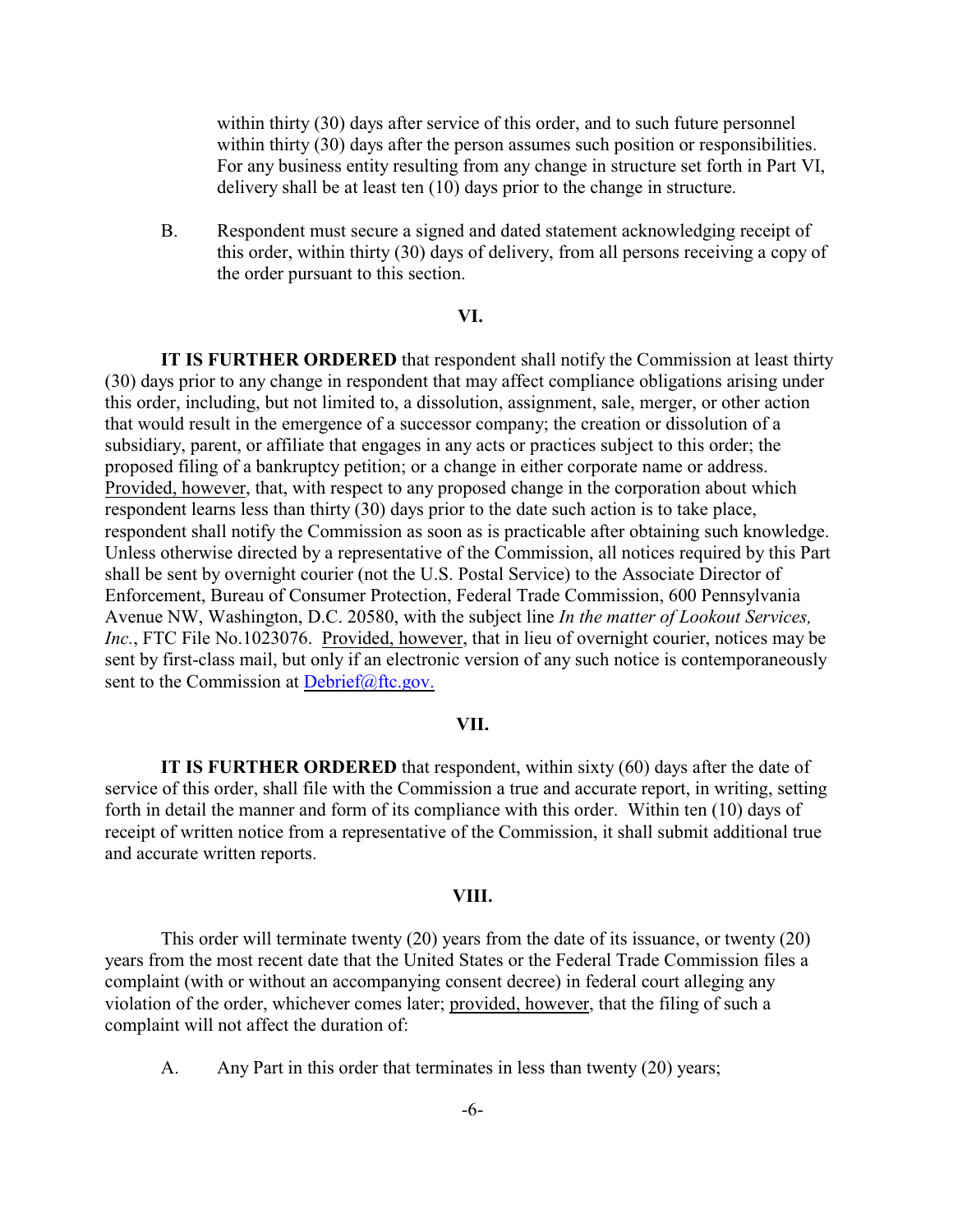- B. This order's application to any respondent that is not named as a defendant in such complaint; and
- C. This order if such complaint is filed after the order has terminated pursuant to this Part.

Provided, further, that if such complaint is dismissed or a federal court rules that respondent did not violate any provision of the order, and the dismissal or ruling is either not appealed or upheld on appeal, then the order will terminate according to this Part as though the complaint had never been filed, except that the order will not terminate between the date such complaint is filed and the later of the deadline for appealing such dismissal or ruling and the date such dismissal or ruling is upheld on appeal.

Signed this day of 3.2011.

| LOOKOUT SERVICES, INC. |
|------------------------|
|                        |

 $\mathbf{By:}$ 

 ARDEN J. MORLEY Chief Executive Officer Lookout Services, Inc.

 $\mathbf{By:}$ 

 RUFUS W. OLIVER III Baker Botts L.L.P. Counsel for Lookout Services, Inc.

Signed this day of 2011.

FEDERAL TRADE COMMISSION

 $Bv:$ KRISTIN KRAUSE COHEN KANDI PARSONS Counsel for the Federal Trade Commission